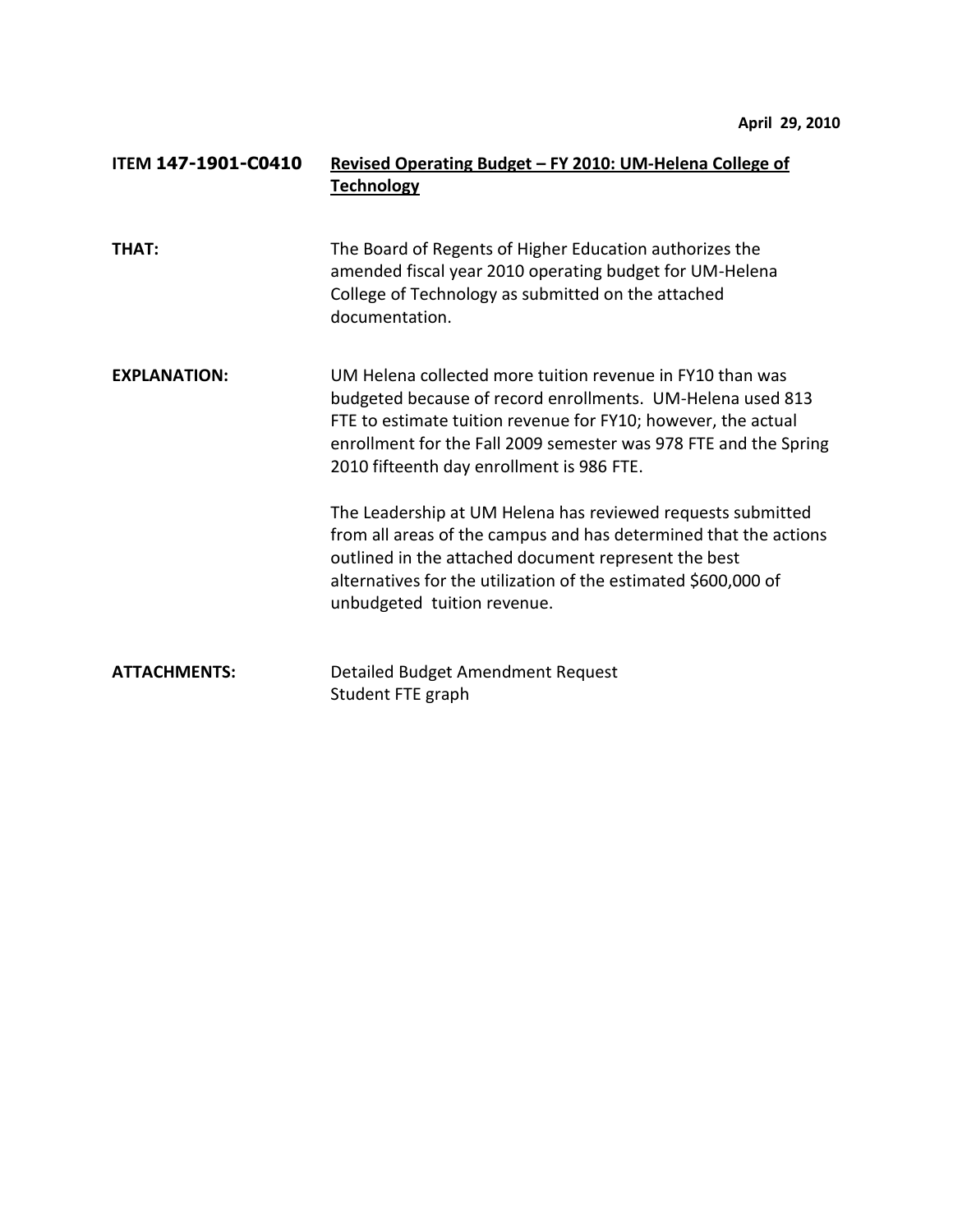# **Budget Amendment Certification**

### **Summary Description/Explanation:**

UM Helena collected more tuition revenue in FY10 than was budgeted because of record enrollments. UM Helena used 813 FTE to estimate tuition revenue for FY10; however, the actual enrollment for the Fall 2009 semester was 978 FTE and the Spring 2010 fifteenth day enrollment is 985 FTE. The Leadership at UM Helena has reviewed requests submitted from all areas of the campus and has determined that the actions outlined in the attached document represent the best alternatives for the utilization of the estimated \$600,000 of additional tuition revenue.

- 1. UM-Helena's FY10 share of the Governor's requested General Fund reduction is currently estimated at \$39,045. The reduction in FY10 General Funds will be covered by the tuition revenue already collected in FY10.
- 2. Utilize a portion of the remaining additional tuition funds to update academic equipment; address work place ergonomic concerns; and enhance building space to accommodate the growth in student population and academic programs as follows:

| a. Educational Equipment                              | 285.746   |
|-------------------------------------------------------|-----------|
| b. Ergonomic Furniture upgrades for faculty and staff | 57.500    |
| c. Building space remodels                            | 95,000    |
| <b>Total Expenditures</b>                             | \$438.246 |

3. Move forward the remaining balance of funds in FY10 to FY11 to enhance our ability to address the record enrollments currently facing the college. Estimated to be \$122,709.

## **List the specific additional services to be provided as a result of the expenditures under this budget amendment.**

|    | 1. General Fund Reduction out of FY10                                                                                                 | \$39,045.00 |
|----|---------------------------------------------------------------------------------------------------------------------------------------|-------------|
| 2. | Expenditures                                                                                                                          |             |
|    | Welding unit upgrades to replace older units                                                                                          | 25,000.00   |
|    | Auto Transmission Dynamometer to test work done by the students                                                                       | 68,865.00   |
|    | Aviation Library to provide updated technical references to students                                                                  | 825.00      |
|    | Diesel truck to allow simulated live work on current technology<br>Chemistry MicroLabs - computer operated data collection tools for  | 26,000.00   |
|    | students                                                                                                                              | 22,788.00   |
|    | Science prep room remodel to meet increased student participation                                                                     |             |
|    | needs                                                                                                                                 | 25,000.00   |
|    | Plotter for use in the Interior Space Design and computer drafting                                                                    |             |
|    | courses                                                                                                                               | 7,220.00    |
|    | Grinder to replace aging equipment in the Machine Tech program<br>Mill, Lathe and Tool setter to update equipment in the Machine Tech | 10,000.00   |
|    | program                                                                                                                               | 32,000.00   |
|    | Computers and stands for the CNC machines in the Machine Tech                                                                         |             |
|    | program                                                                                                                               | 11,500.00   |
|    |                                                                                                                                       |             |